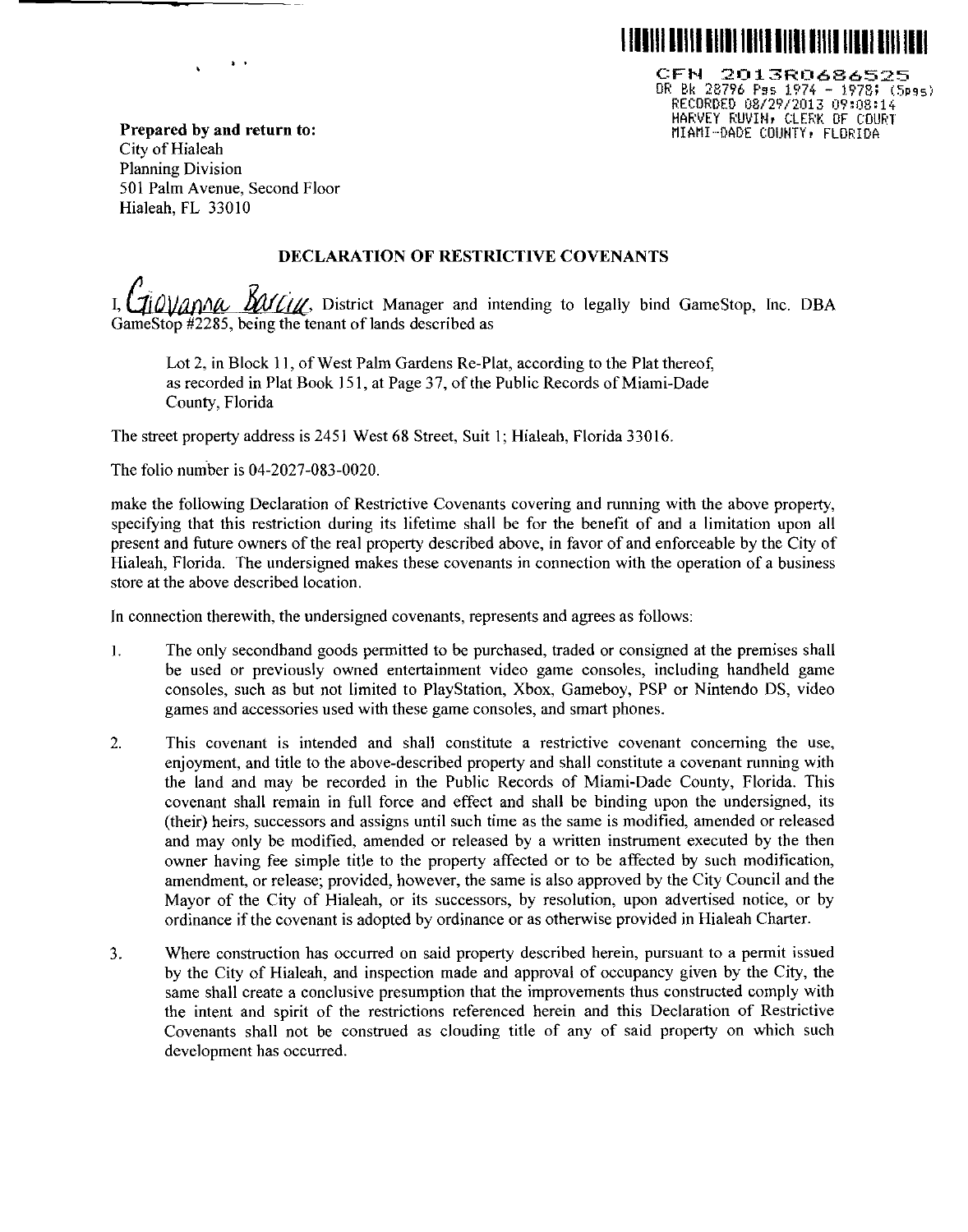# DECLARATION OF RESTRICTIVE COVENANTS

 $\mathcal{L}_{\mathbf{X}}$  , where

| MIOHI                                                                       | , Florida, this                                                                                                                       |                              | IN WITNESS WHEREOF, We have hereunto set out hands and seals at<br>$19$ $\frac{19}{2}$ $\frac{19}{2}$ |                      | 2013.                                                                                       |
|-----------------------------------------------------------------------------|---------------------------------------------------------------------------------------------------------------------------------------|------------------------------|-------------------------------------------------------------------------------------------------------|----------------------|---------------------------------------------------------------------------------------------|
| (location)                                                                  |                                                                                                                                       |                              |                                                                                                       |                      |                                                                                             |
|                                                                             |                                                                                                                                       |                              |                                                                                                       |                      |                                                                                             |
|                                                                             |                                                                                                                                       |                              | Name of Corporation:                                                                                  |                      | GameStop, Inc. DBA<br>GameStop #2285                                                        |
|                                                                             |                                                                                                                                       |                              |                                                                                                       |                      |                                                                                             |
|                                                                             |                                                                                                                                       |                              |                                                                                                       |                      |                                                                                             |
|                                                                             | Signed, sealed and delivered in the                                                                                                   |                              | By:                                                                                                   |                      |                                                                                             |
| presence of:                                                                |                                                                                                                                       |                              |                                                                                                       |                      |                                                                                             |
|                                                                             |                                                                                                                                       |                              |                                                                                                       |                      | u Baria/Dutriux Mar                                                                         |
| Witness                                                                     | Uevel                                                                                                                                 |                              |                                                                                                       | Print Name and Title |                                                                                             |
|                                                                             | Typed/Printed Name $U$ A (TE Les QuE.                                                                                                 |                              |                                                                                                       |                      |                                                                                             |
|                                                                             |                                                                                                                                       |                              |                                                                                                       |                      |                                                                                             |
|                                                                             |                                                                                                                                       |                              |                                                                                                       |                      |                                                                                             |
| Witness<br>Typed/Printed Name                                               | Veronica Sagastume                                                                                                                    |                              |                                                                                                       |                      |                                                                                             |
|                                                                             |                                                                                                                                       |                              |                                                                                                       |                      | Corporate Seal                                                                              |
| <b>STATE</b>                                                                |                                                                                                                                       |                              |                                                                                                       |                      |                                                                                             |
| OF                                                                          | TLORIDA                                                                                                                               |                              |                                                                                                       |                      |                                                                                             |
| <b>COUNTY</b><br>OF                                                         | MIAMI DADE                                                                                                                            |                              |                                                                                                       |                      |                                                                                             |
|                                                                             |                                                                                                                                       |                              |                                                                                                       |                      |                                                                                             |
|                                                                             |                                                                                                                                       |                              |                                                                                                       |                      |                                                                                             |
|                                                                             |                                                                                                                                       |                              |                                                                                                       |                      |                                                                                             |
| This foregoing instrument was acknowledged before me on the $\frac{19}{19}$ | day of $J_{U}$ $M_{\odot}$ , 2013 by $G_{1}$ oven $N_{\odot}$ Boecla                                                                  |                              |                                                                                                       |                      |                                                                                             |
|                                                                             | as District Manager of GameStop, Inc.                                                                                                 |                              |                                                                                                       |                      |                                                                                             |
|                                                                             |                                                                                                                                       |                              |                                                                                                       |                      |                                                                                             |
|                                                                             | They are personally known to me or have produced the following                                                                        |                              |                                                                                                       |                      |                                                                                             |
|                                                                             | as identification and did (did not) take an oath and who attest to the truth and accuracy of the<br>representations contained herein. |                              |                                                                                                       |                      |                                                                                             |
|                                                                             |                                                                                                                                       |                              |                                                                                                       |                      |                                                                                             |
| MARCIA AMER                                                                 |                                                                                                                                       |                              |                                                                                                       |                      |                                                                                             |
|                                                                             |                                                                                                                                       |                              | Signature of Notary Public                                                                            |                      |                                                                                             |
|                                                                             | 13430 SM 120 St                                                                                                                       |                              | $\Delta$ DC $\Delta$ .                                                                                |                      | ANEZ                                                                                        |
| This document was prepared by:<br>Name<br><b>Street</b>                     |                                                                                                                                       |                              |                                                                                                       |                      | Name of notary typed, printed, or stamped                                                   |
|                                                                             |                                                                                                                                       |                              | <b>Commission Number:</b>                                                                             |                      |                                                                                             |
| $M(A+1)$                                                                    | $\mathcal{F}_-$                                                                                                                       |                              |                                                                                                       |                      |                                                                                             |
| City                                                                        | <b>State</b>                                                                                                                          | <u> చెనెు 86</u><br>Zip Code |                                                                                                       |                      | <b>MARCIA JAMES</b>                                                                         |
|                                                                             |                                                                                                                                       |                              |                                                                                                       |                      | Notary Public - State of Florida<br>My Comm. Expires Dec 16, 2016<br>Commission # EE 858610 |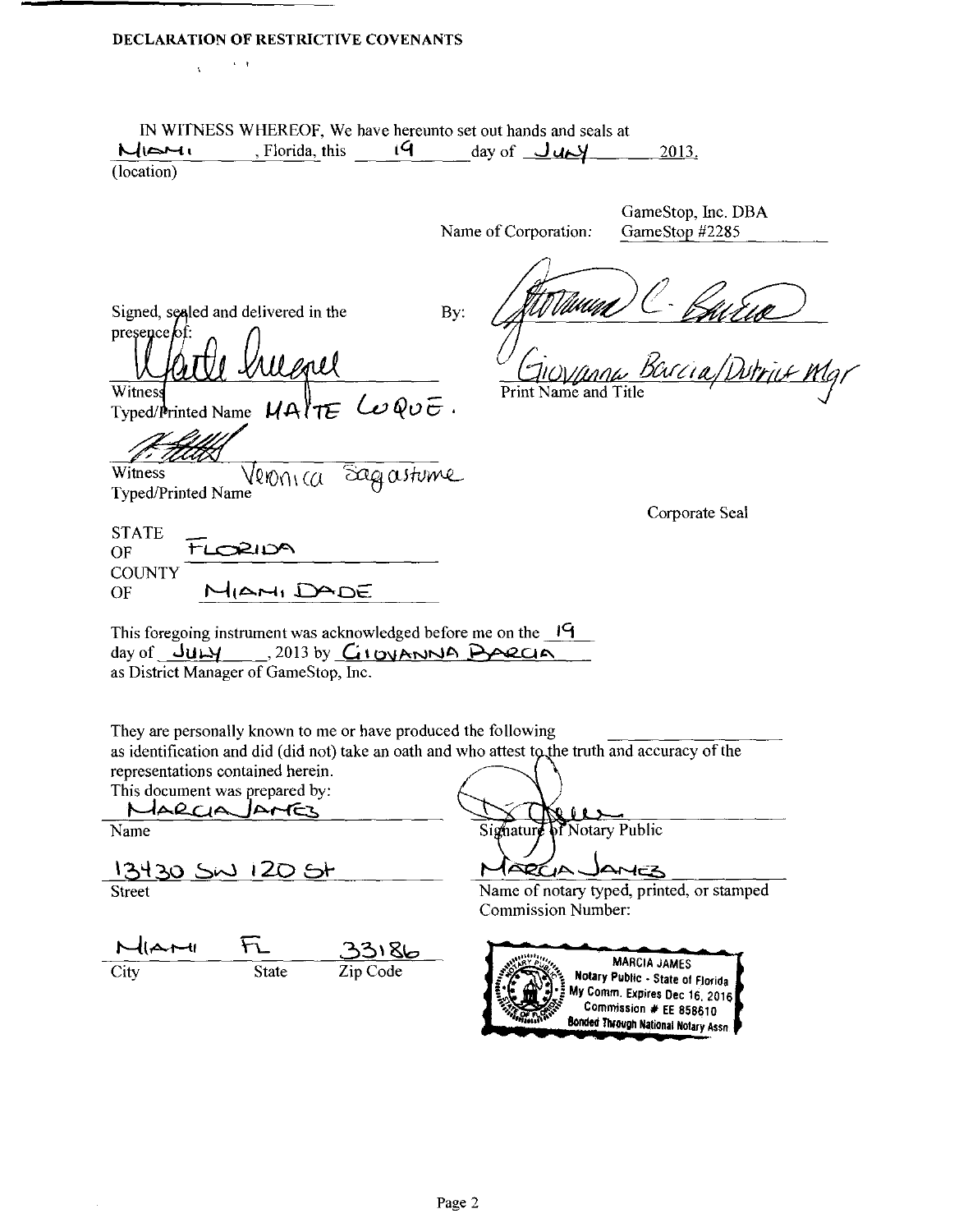### **ORDINANCE NO.** 2013-48

ORDINANCE GRANTING A SPECIAL USE PERMIT (SUP) TO ALLOW A SECOND-HAND DEALER ON A PROPERTY ZONED C-1 (RESTRICTED RETAIL COMMERCIAL DISTRICT) AND GRANTING A VARIANCE PERMIT TO ALLOW A DISTANCE OF 700 FEET FROM AN EXISTING SECONDHAND DEALER, WHERE A 2,500-FOOT DISTANCE RADIUS IS REQUIRED, CONTRA TO HIALEAH CODE § 98-1111(21). **PROPERTY LOCATED AT 2451 WEST 68 STREET, HIALEAH, FLORIDA.** REPEALING ALL ORDINANCES OR PARTS OF ORDINANCES IN CONFLICT HEREWITH; PROVIDING PENALTIES FOR VIOLATION HEREOF; PROVIDING FOR A SEVERABILITY CLAUSE; AND PROVIDING FOR AN EFFECTIVE DATE.

**WHEREAS,** the Planning and Zoning Board, at its regular meeting of June 12, 2013 recommended approval of this ordinance; and

**WHEREAS,** the applicant proffered a Declaration of Restrictive Covenants limiting secondhand transactions to electronic game systems, games and accessories only, to which the City accepts.

NOW, THEREFORE, BE IT RESOLVED BY THE MAYOR AND THE CITY COUNCIL OF THE CITY OF HIALEAH, FLORIDA, THAT:

**Section 1:** The below-described property is hereby granted a special use permit

(SUP) to allow a second-hand dealer use on property zoned C-1 (Restricted Retail Commercial

District).

**Section 2:** The below-described property is hereby granted a variance permit to allow a distance separation of 700 feet from an existing second-hand dealer, where 2,500 feet are required), contra to Hialeah Code §98-1111(21), which provides in pertinent part: "Secondhand (merchandise) dealers and precious metals dealers - Distance separation requirements. Where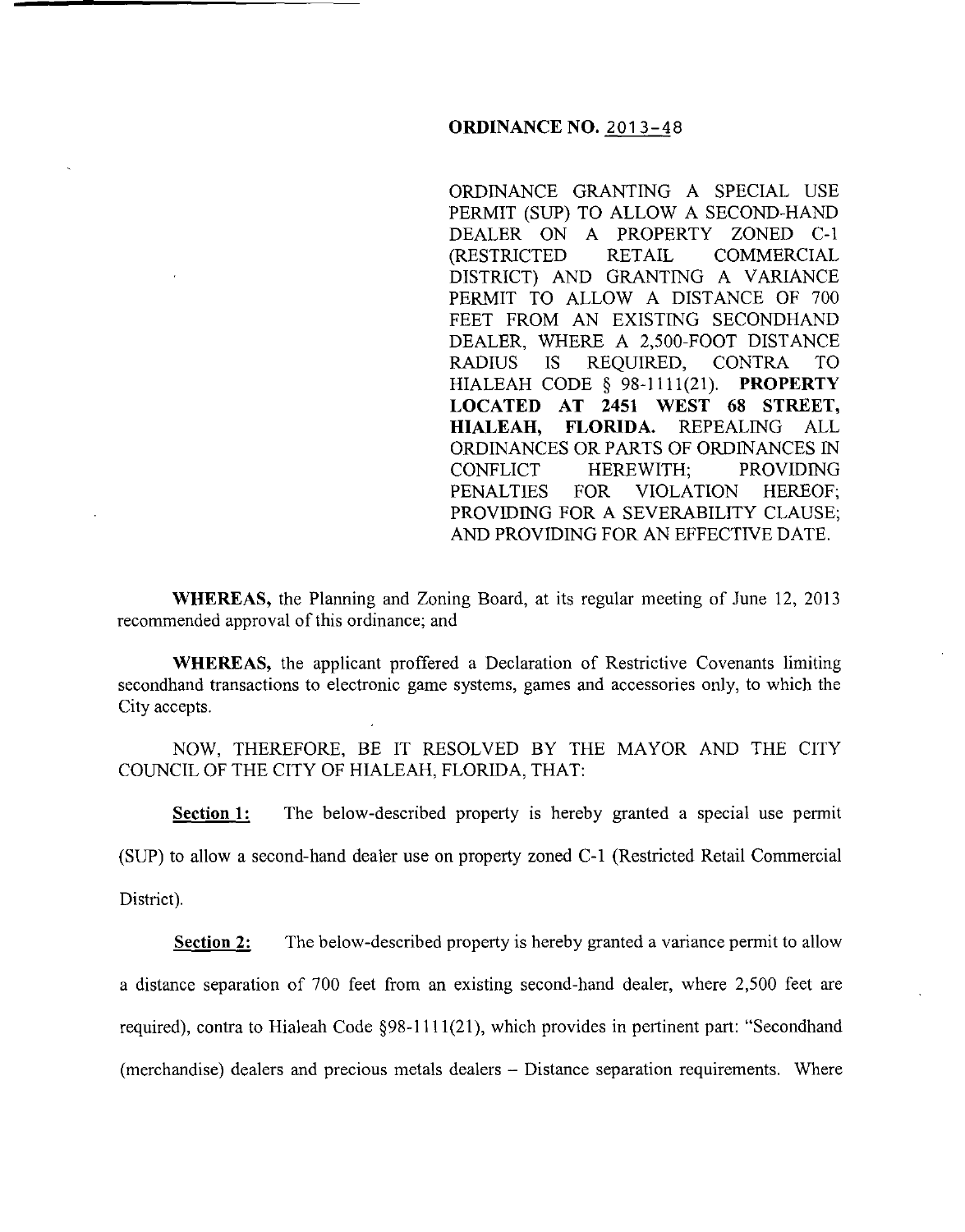either a secondhand (merchandise) dealer, as defined in article VIII of chapter 18, or precious metals dealer, as defined in article VII of chapter 18, is a permitted use, it shall not be located within a 2,500-foot radius of any other secondhand (merchandise) dealer or precious metal dealer use." The property is located at 2451 West 68 Street, Suite **1,** Hialeah, Florida, zoned C-1 (Restricted Retail Commercial District) and legally described as follows:

> A PORTION OF LOT 2, BLOCK 11, OF WEST PALM GARDENS RE-PLAT, ACCORDING TO THE PLAT THEREOF, AS RECORDED IN PLAT BOOK 151, AT PAGE 37, OF THE PUBLIC RECORDS OF MIAMI-DADE COUNTY, FLORIDA

### **Section 3: Repeal of Ordinances in Conflict.**

All ordinances or parts of ordinances in conflict herewith are hereby repealed to the extent of such conflict.

**Section 4:** Penalties. Every person violating any provision of the Code or any ordinance, rule or regulation adopted or issued in pursuance thereof shall be assessed a civil penalty not to exceed \$500.00 within the discretion of the court or administrative tribunal having jurisdiction. Each act of violation and each day upon which any such violation shall occur shall constitute a separate offense. In addition to the penalty prescribed above, the city may pursue other remedies such as abatement of nuisance, injunctive relief, administrative adjudication and revocation of licenses or permits.

## **Section 5: Additional Penalties upon Violation of the Conditions of Use and/or Declaration of Restrictive Covenants.**

Any change of the terms and conditions of the use identified in this ordinance and as provided in the Declaration of Restrictive Covenants, will cause a revocation of the Special Use